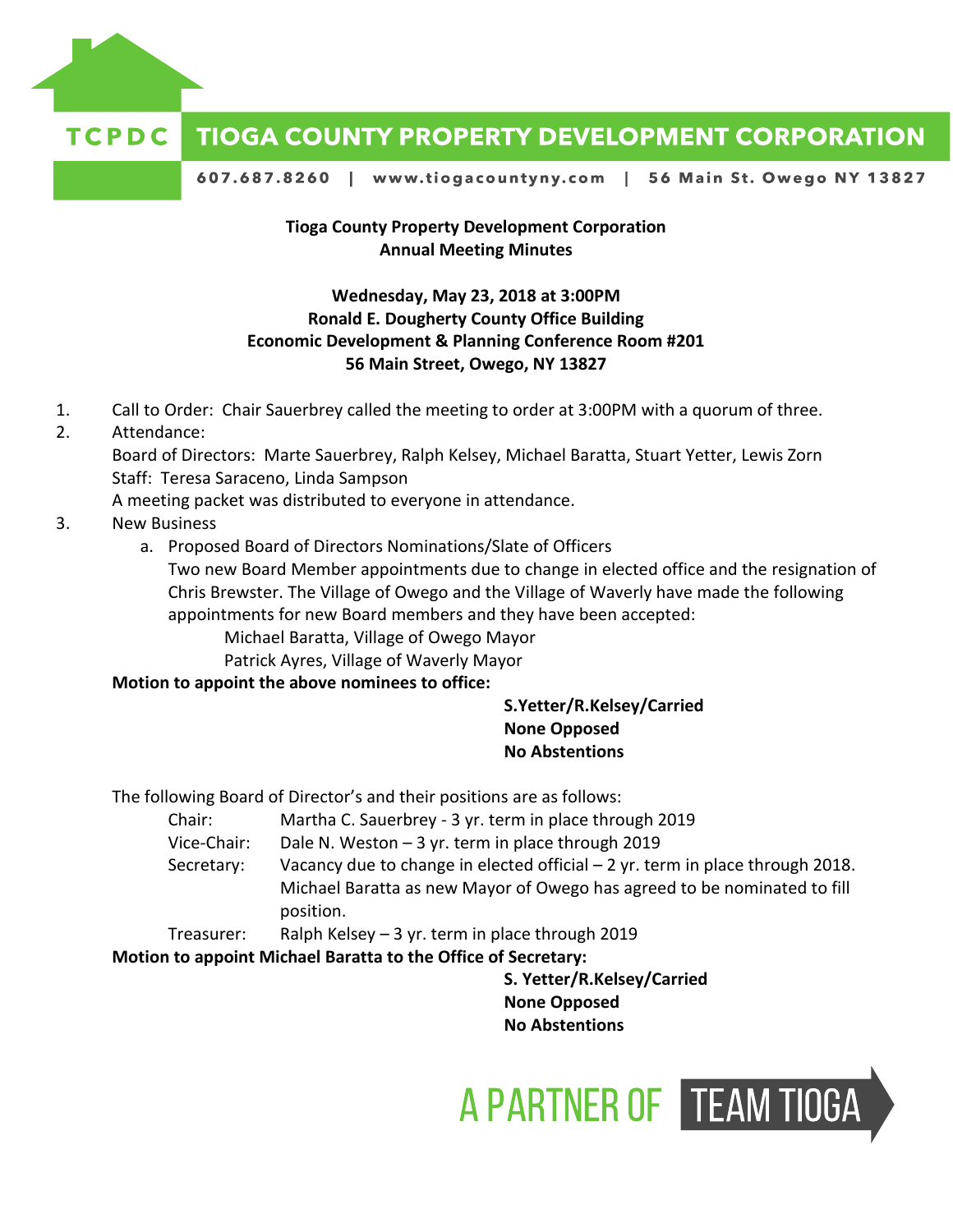- 4. Appointment of Committees No committee meetings have been held to date. Per State of NY ABO, the Special Committees cannot include members of appointing body, M. Sauerbrey or D. Weston.
	- a. Audit Committee 3 Directors. Audit Committee Charter is attached Ralph Kelsey – Chair, two vacancies

**Motion to appoint Mayor Baratta and Mayor Ayres to the Audit Committee:**

# **R. Kelsey/L.Zorn/Carried None Opposed No Abstentions**

b. Finance Committee – 3 Directors. Finance Committee Charter is attached. Ralph Kelsey, Chair, two vacancies

**Motion to appoint Mayor Baratta and Mayor Ayres to the Finance Committee:**

# **L.Zorn/M.Sauerbrey/Carried None Opposed No Abstentions**

c. Governance Committee – 3 Directors. Governance Committee Charter is attached Lewis Zorn – Chair, Stuart Yetter and one vacancy

**Motion to appoint Mayor Ayres to the Governance Committee:**

**L.Zorn/M.Sauerbrey/Carried None Opposed No Abstentions**

Ms. Saraceno informed everyone that in the by-laws it is mandated to have 2 committee meetings a year and stated that we didn't have any this year because there was no activity; however mentioned this will happen going forward.

Ms. Saraceno announced that in the meeting packet were the copies of the Audit Committee Charter, the Finance Committee Charter and the Governance Committee Charter and suggested that they be reviewed so that everyone is aware of the responsibilities they have.

Mr. Kelsey asked who should we go to if we see something we don't like. Ms. Saraceno will look into that and respond.

Ms. Saraceno stated that the ABO training on-line is required. Even if you've taken it a while ago, it might be a good idea to take it as a refresher. The webinar is only an hour long. There is a class coming up in June and in July.

- 5. Ms. Saraceno reported the Annual Report including a summary of activities of the Corporation during the preceding year is in the packet. In addition, per the bylaws a "verified or audited financial statement of the Corporation" for the period of March 17, 2017 to present must be presented. This should include:
	- Assets and Liabilities no assets or liabilities
	- Revenue no revenue was received.
	- Receipts no receipts were received.
	- Expenses as a courtesy, filing fees for Certificate of Incorporation (\$120.00), Employer Identification Number (EIN) (\$210.00) and Recognition of Exemption under 501(c ) (3)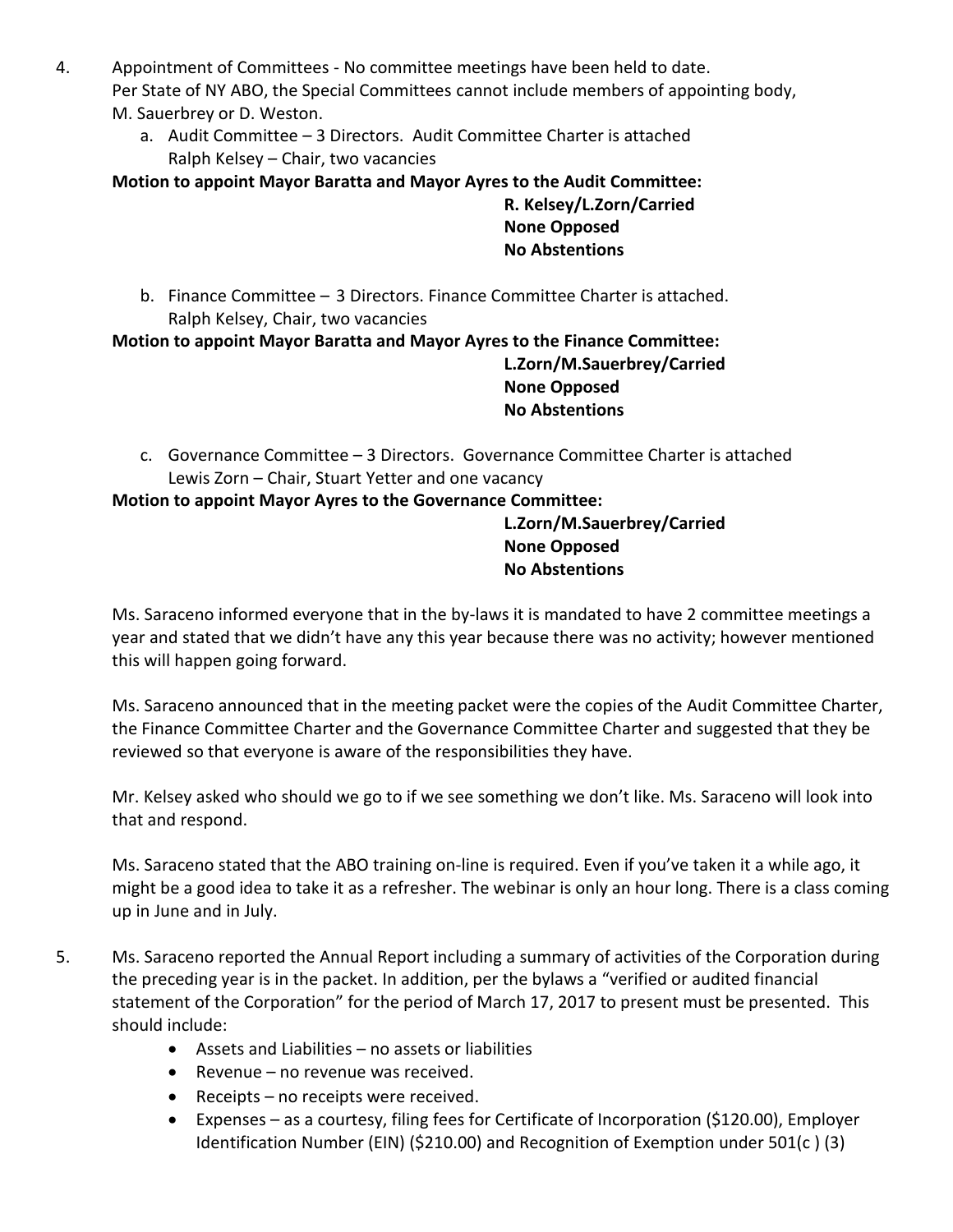(\$850.00) were borne by the Tioga County Legal Department. Staff time and any other miscellaneous expenses were borne by Tioga County Economic Development and Planning.

- Disbursements no disbursements were made.
- Since no financial activity was completed as yet, a verified or audited financial statement was not prepared.

Ms. Saraceno reported that we are waiting on funding to be announced, so we can apply for it. Settlement funds have been received by the Attorney General's Office, but a program has not been announced giving us the opportunity to apply. Hopefully, something will happen in the next couple of months.

Mr. Kelsey asked who we might use to perform the audit and how much would an audit cost? Ms. Saraceno responded that two or three proposals would be sent out when the time comes, stating it would have to be a separate audit. It cannot be done by county auditors. It will become part of the Property Development budget when necessary.

The 2017 ABO reporting was completed showing no activity. In addition, the Department of the Treasury Internal Revenue Service Form per an e-Postcard 990-N was filed. This is allowed for taxexempt organizations with gross receipts less than \$50,000.00. Jan Nolis, CPA, was consulted in this matter. As a courtesy there was no charge for this service.

All reporting through PARIS, showing no activity, has been completed with the assistance of Bryant Myers of the IDA. Everything has been certified.

6. Readopt Mission Statement - Ms. Saraceno reported the mission statement has to be readopted every year.

**Motion to readopt the mission statement:**

# **M.Baratta/L.Zorn/Carried None Opposed No Abstentions**

- 7 2018 Annual Financial Disclosure of TCPDC Board of Directors Ms. Saraceno requested all the Board of Directors complete these forms that have been distributed.
- 8. 2018 Annual Policy Review Attestation of Tioga County Ethics Law, Comprehensive Information Security Policy, Work Place Violence Prevention and Discriminatory Harassment Policy by TCPDC Board of Directors - Ms. Saraceno requested all the Board of Directors review these policies and sign the attestation form showing that they have been reviewed. Ms. Saraceno distributed the form.
- 9. Status of Board of Directors ABO Training Discussed earlier; information in packet. Next two available dates are June 8<sup>th</sup> and July 11<sup>th</sup>.

Mr. Kelsey noticed on the ABO Compliance Report that training is required within one year of appointment and is also recommended upon re-appointment or at least every 3 years.

10. Approval of Minutes from May 17, 2017 Board Meeting **Motion to approve the minutes from May 17, 2017:**

> **R.Kelsey/S.Yetter/Carried None Opposed**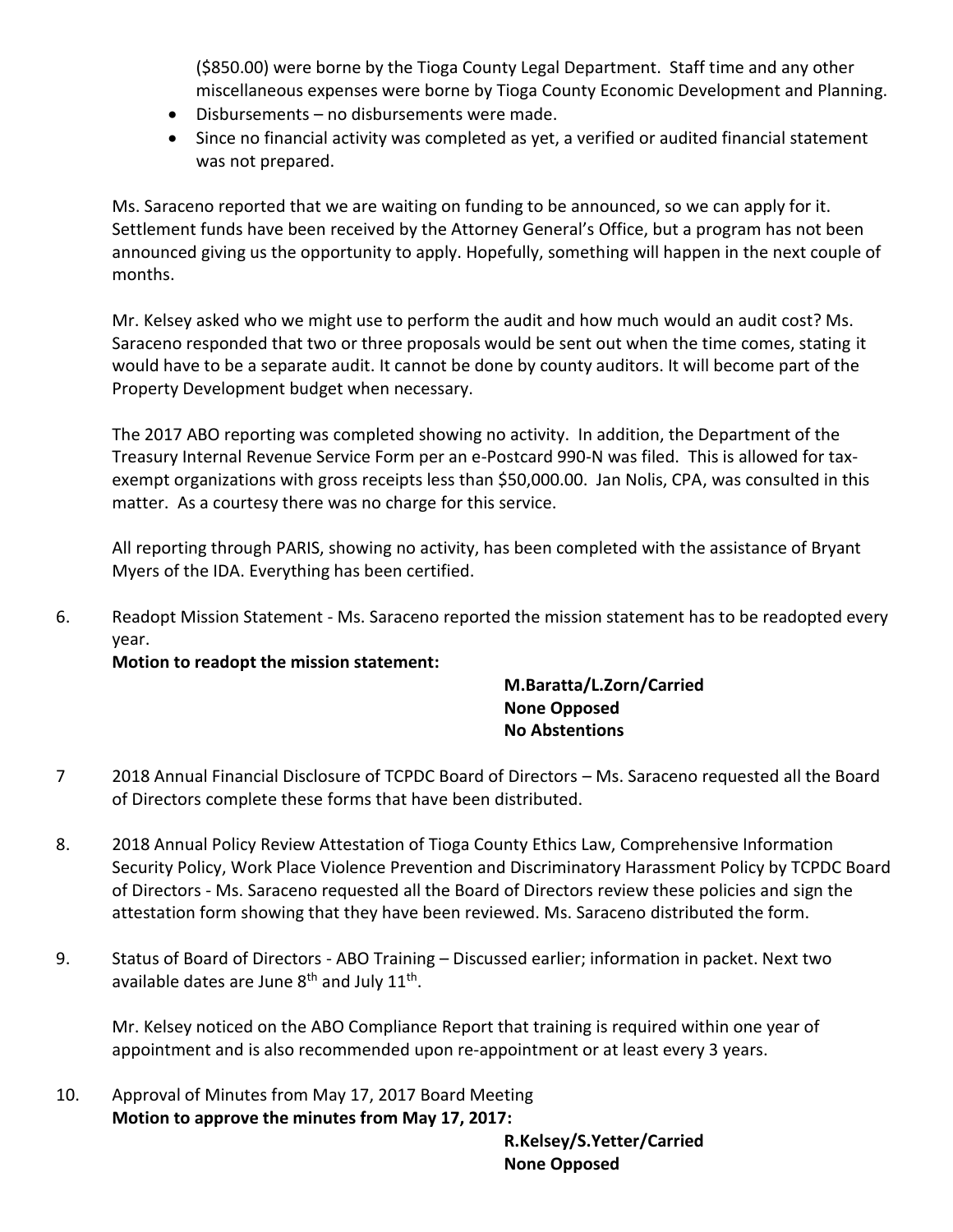#### 11. New Business

a. TCPDC Procurement Policy Approval – In everyone's packet there is a Procurement Policy per the Authorities Budget Office; a policy necessary to have in place. The committee reviewed it. Ms. Saraceno reported the County Attorney, Peter DeWind, reviewed and approved it.

**Motion to approve the procurement policy:**

**R.Kelsey/M.Baratta/Carried None Opposed No Abstentions**

Mr. Kelsey mentioned, regarding the Governance Policies, there was nothing about attendance. How many meetings can be missed before getting a letter from the Chair or how many meetings can be missed before losing your seat on the Board. Ms. Saraceno will look into this and have something ready for review at the next meeting.

## 12. Discussion Items

a. Completed Tioga County Housing Study – The Executive Summary and Action Plan was in everyone's packet. Ms. Saraceno reported a preliminary proposal for consulting services for the development of the action plan has been completed and a grant application has been submitted to USDA for the next step. This application was requested through REAP and we should have results in the next couple of months. This information can be used county-wide; ED&P, IDA, Land Bank, all municipalities, etc. Community members, different agencies, the banks, the businesses are going to be the organizations to push the action plan forward which is to improve, add or demolish housing.

Ms. Saraceno reported meeting with Mr. McFadden, County Treasurer, and having a preliminary list (Community Properties Stabilization Program) in the meeting packet of possible properties with-in the County that have problems and need to be demolished. Some other properties being looked at need rehab, are vacant, abandoned and tax foreclosed on, as well as houses that were flooded and can't be rebuilt. Other considerations are whether the County can give title up to the Land Bank and for what price. Once we have those numbers, we can come up with a budget to propose.

Mr. Kelsey suggested to explore other directions in case the AG funding does not come through. Other sources of funding might be through CDBG and there may be sources on the Federal level through EDA. It is competitive; we don't have the numbers that some of the bigger cities have.

Ms. Saraceno mentioned she has reached out to Maureen Abbott, Tioga Opportunities. She gave us a letter of intent for the funding application that they will partner with us on the rehabs.

Mr. Kelsey was interested in how much private funding would be provided. Ms. Saraceno agreed to look into that.

Mr. Zorn commented there were at least a dozen properties in Waverly. Ms. Saraceno responded that Waverly has formed a special committee regarding code issues adding that if